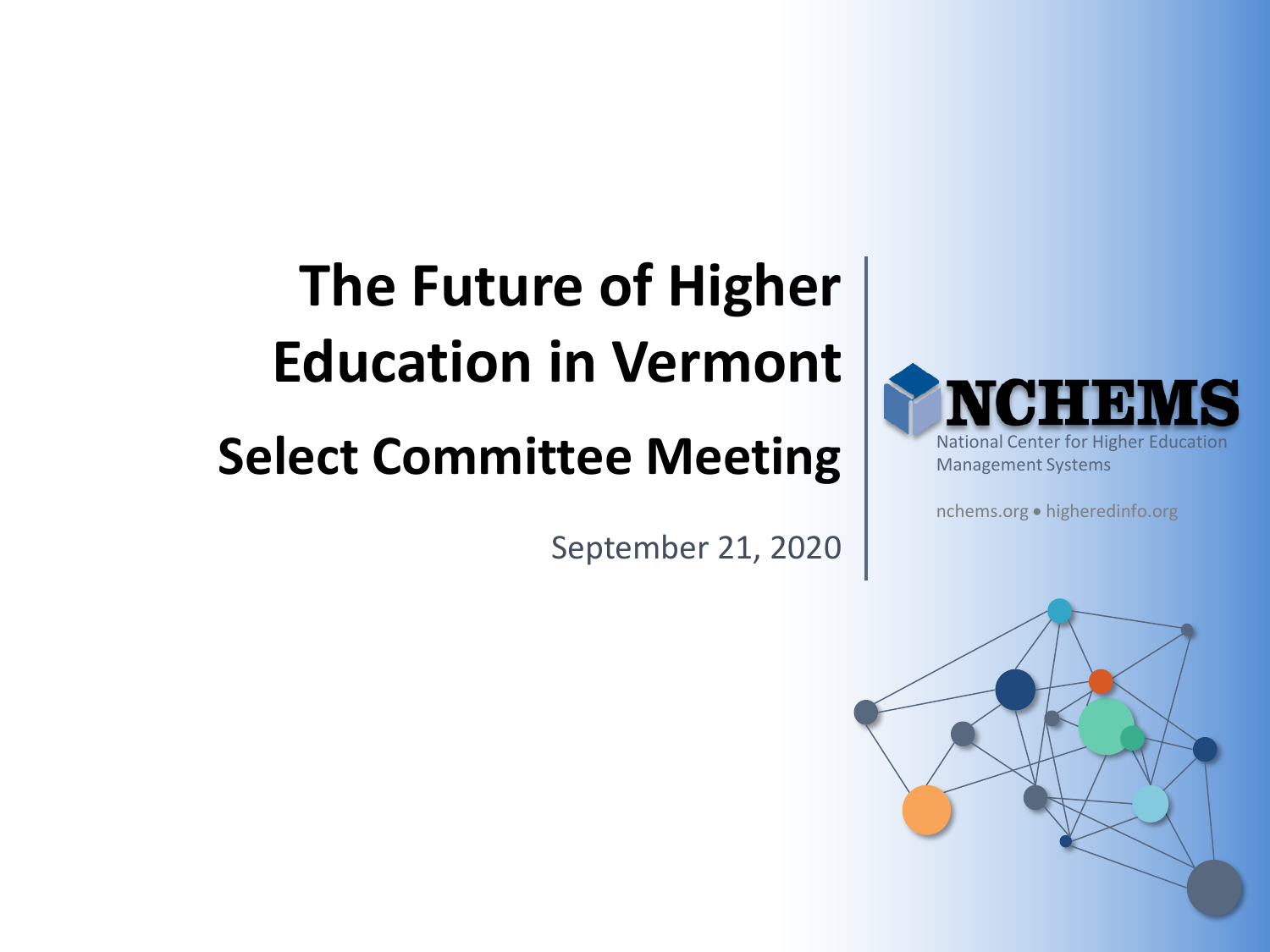# **About NCHEMS**

- Private, not-for-profit, 501(c)(3) organization in Boulder, CO
- 50+ years of history
- Mission to help states and institutions make data-informed strategic decisions that promote access, success, and affordability (to both the state and students)
- A national reputation for independence and impartiality
- Recent statewide strategic planning projects:
	- Utah
	- Wyoming
	- Pennsylvania
	- Connecticut
	- Alaska
	- Oregon



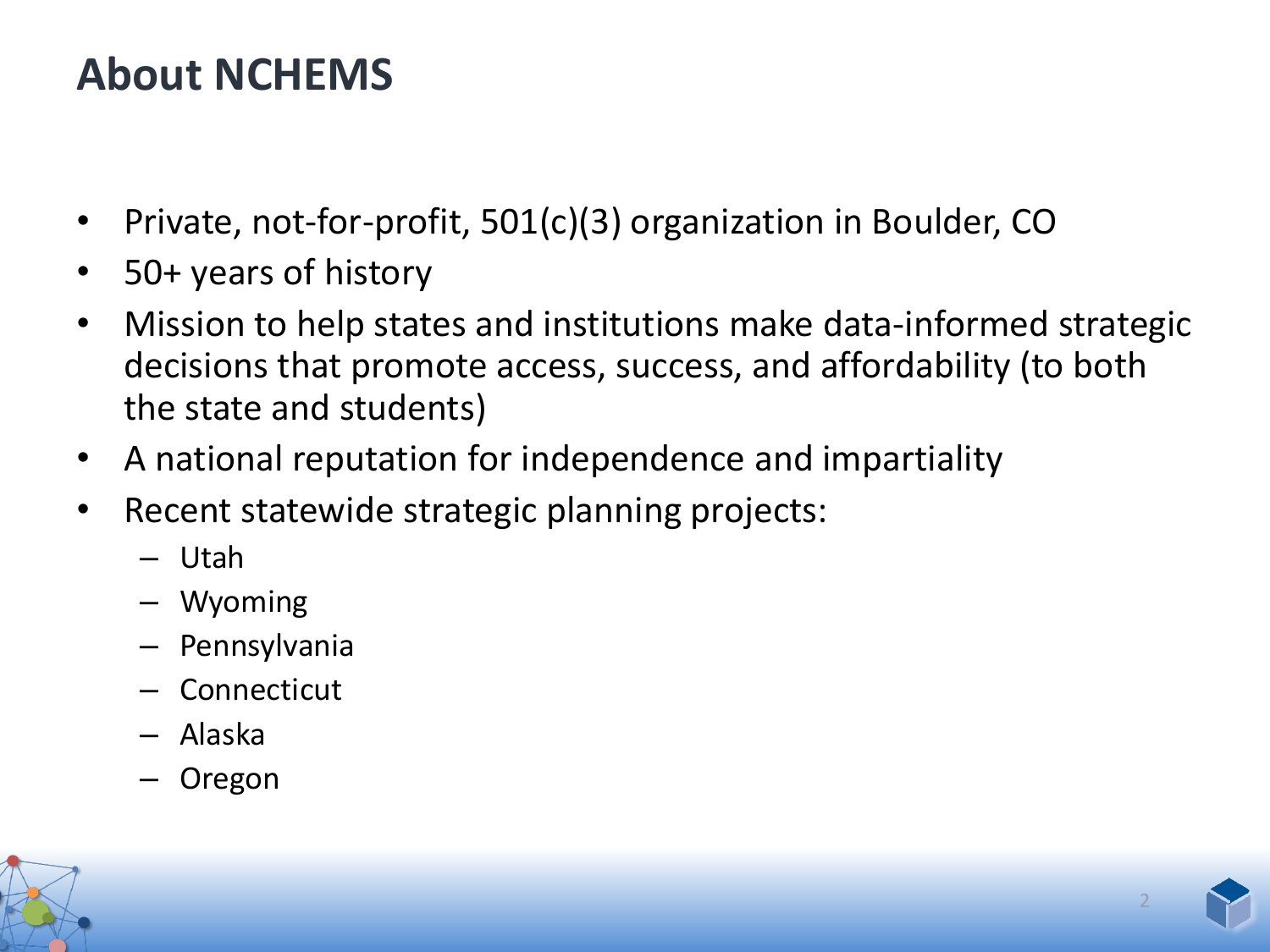# **Lessons Learned From Statewide Strategic Planning Engagements**

- **State context** is crucial
	- Process must be informed by **data and stakeholder input**
	- States, not NCHEMS, must ultimately "own" the products
- Organizational form should follow function—don't start with issues of structure
- **All parts of the state** must be served
- Plans must improve **efficiency** and address **affordability**, in part by leveraging **innovative delivery models**
- **Collaboration** is more appropriate than competition
- Plans must address **equity in forms appropriate to each state**

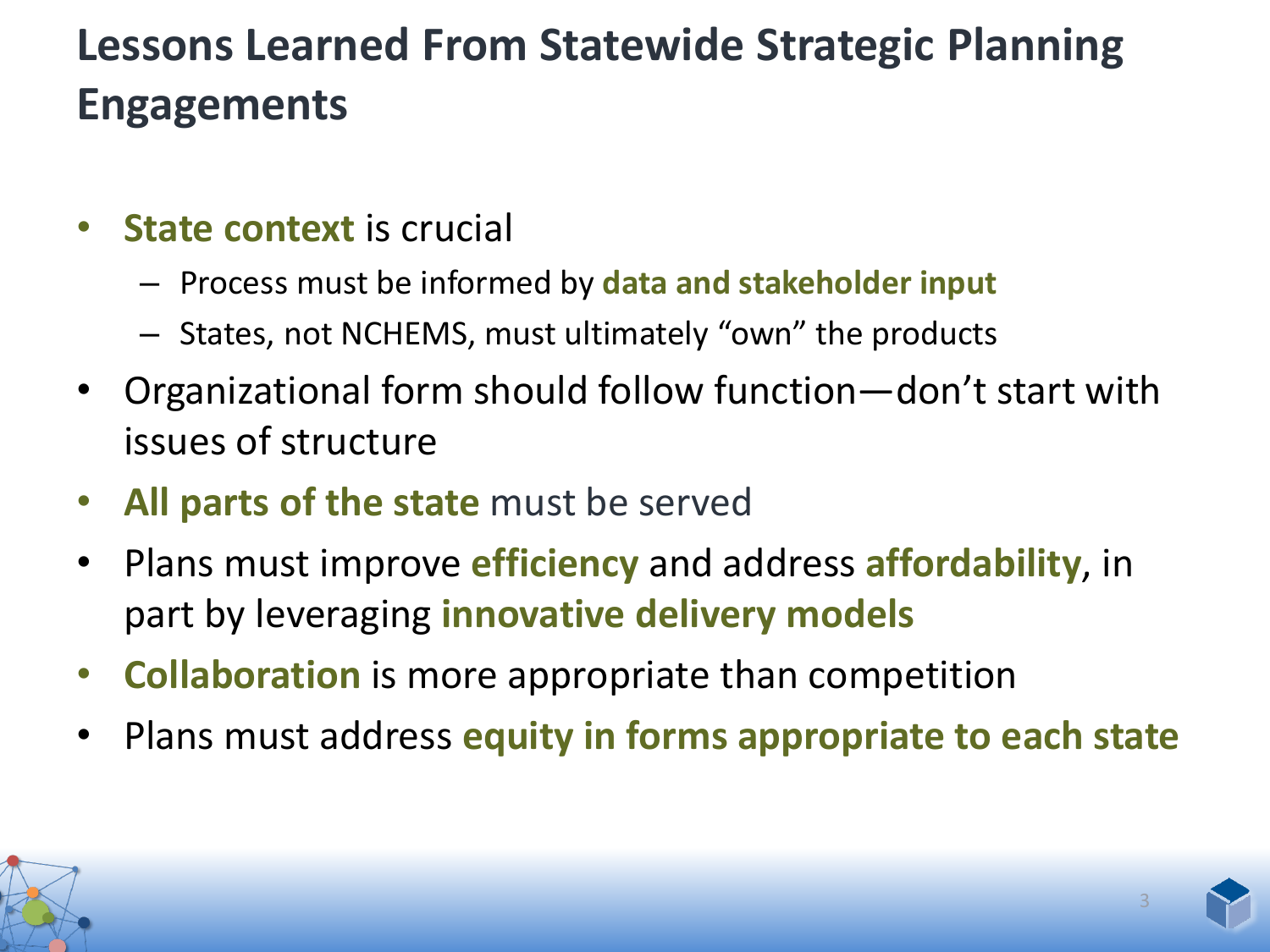# **Overview of Key Factors**



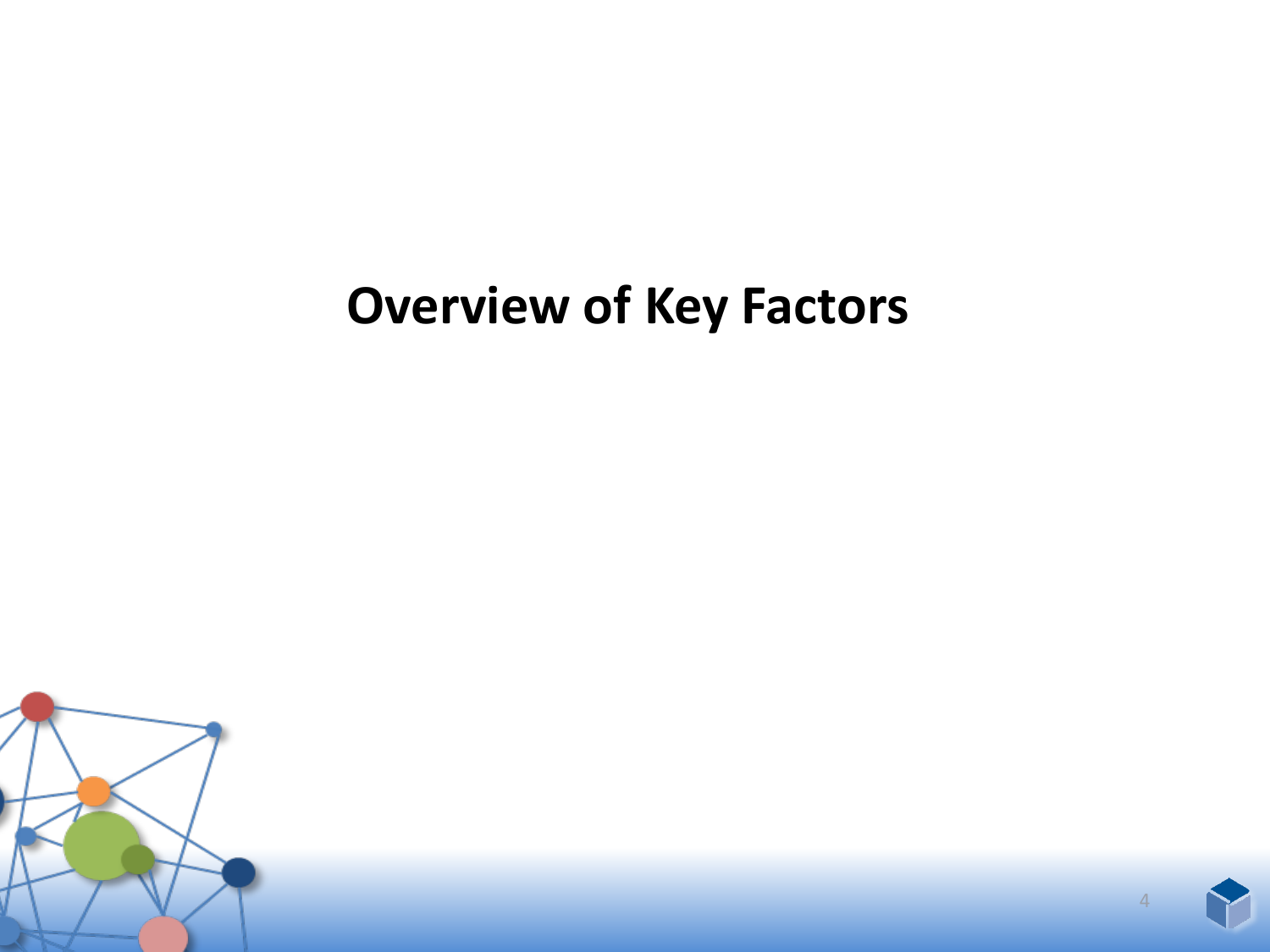### **Vermont Population by County**



Source: https://www.vermont-demographics.com/counties\_by\_population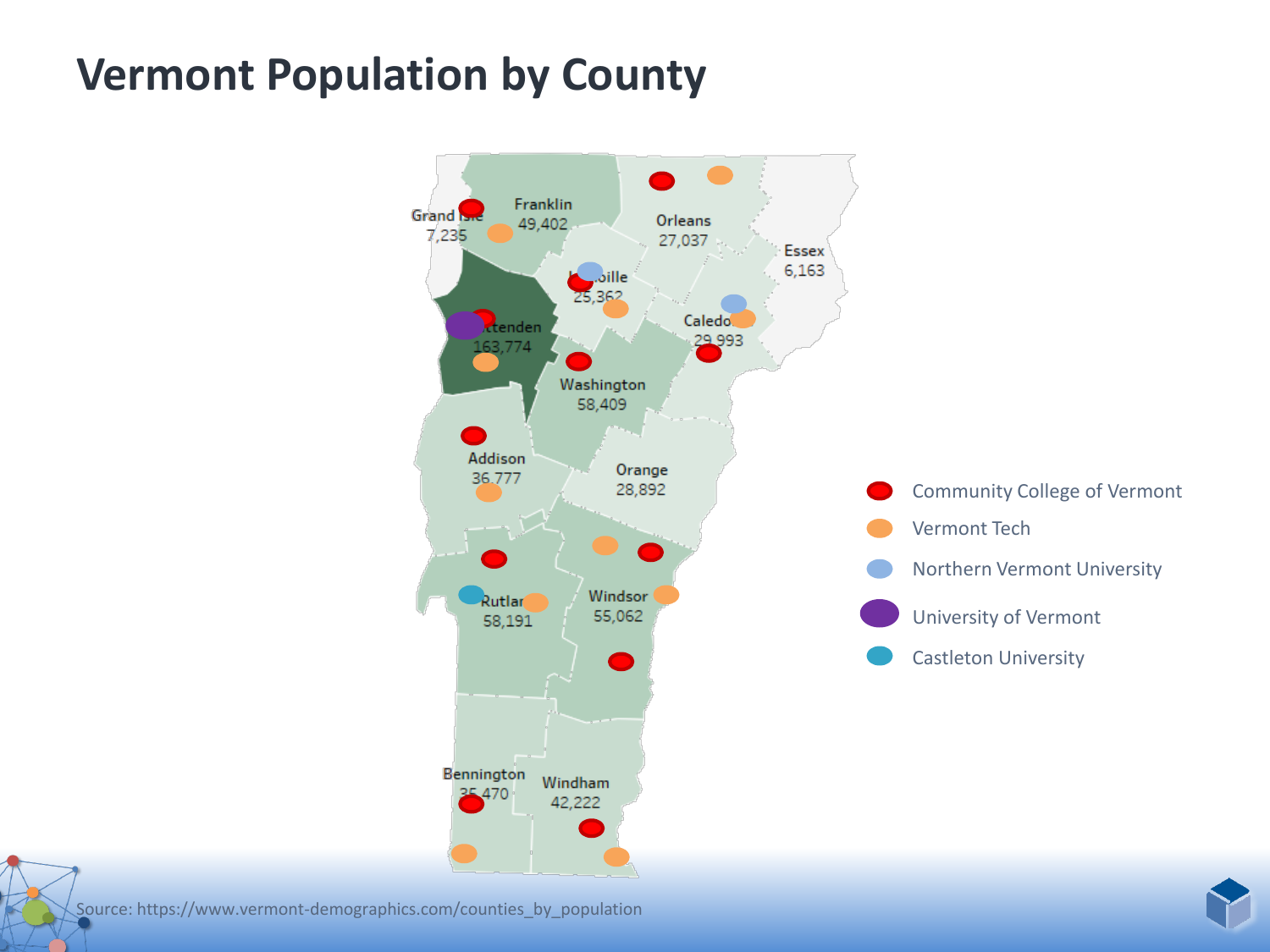# **Percent Population with an Associates Degree or Higher, 2014-2018**



Source: U.S. Census Bureau, 2014-18 American Community Survey Five-Year Estimates; Table B15001.

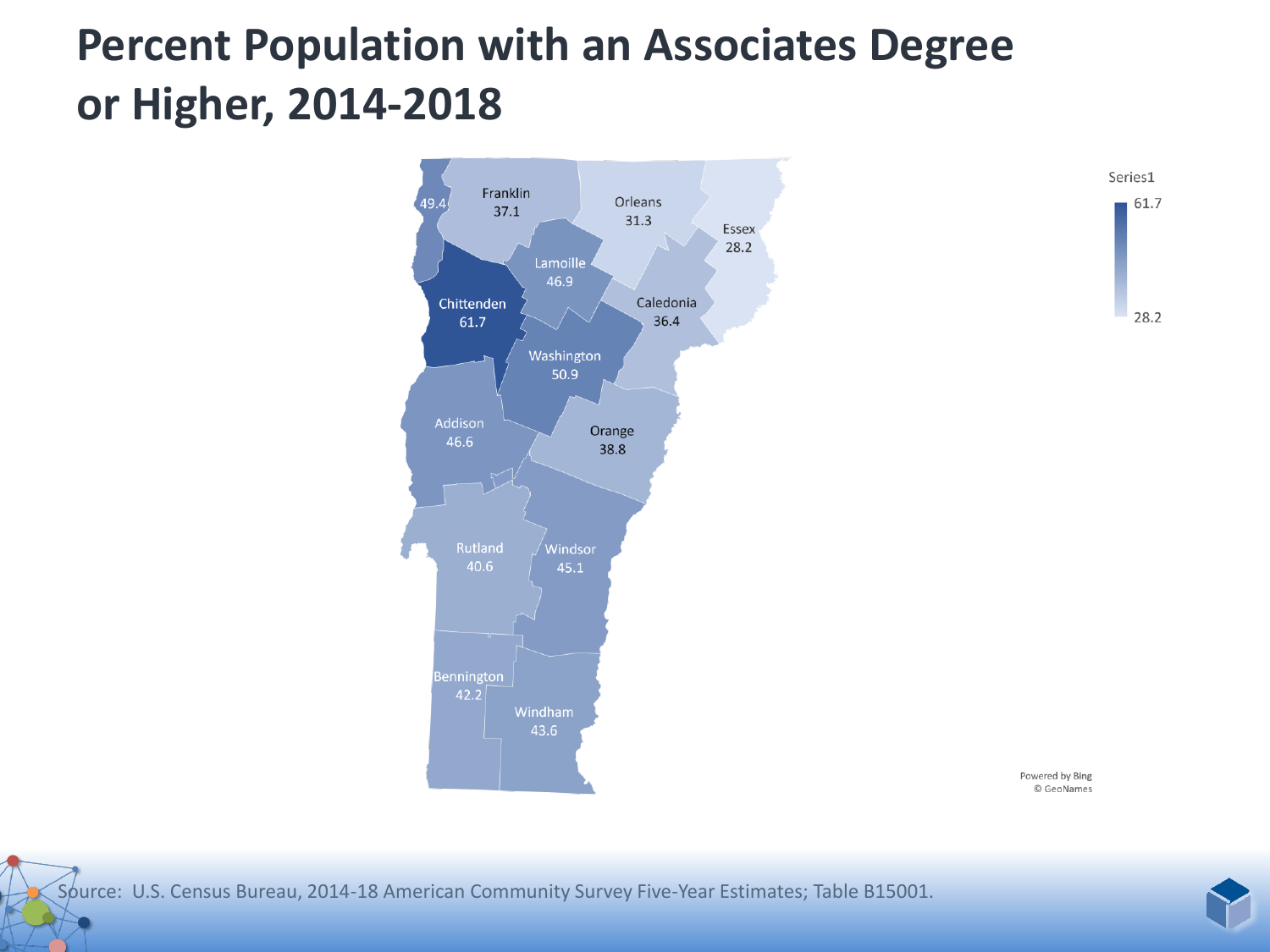### **Vermont High School Graduates, 2002-2032**



 $\leftarrow$ Total  $\leftarrow$ Public



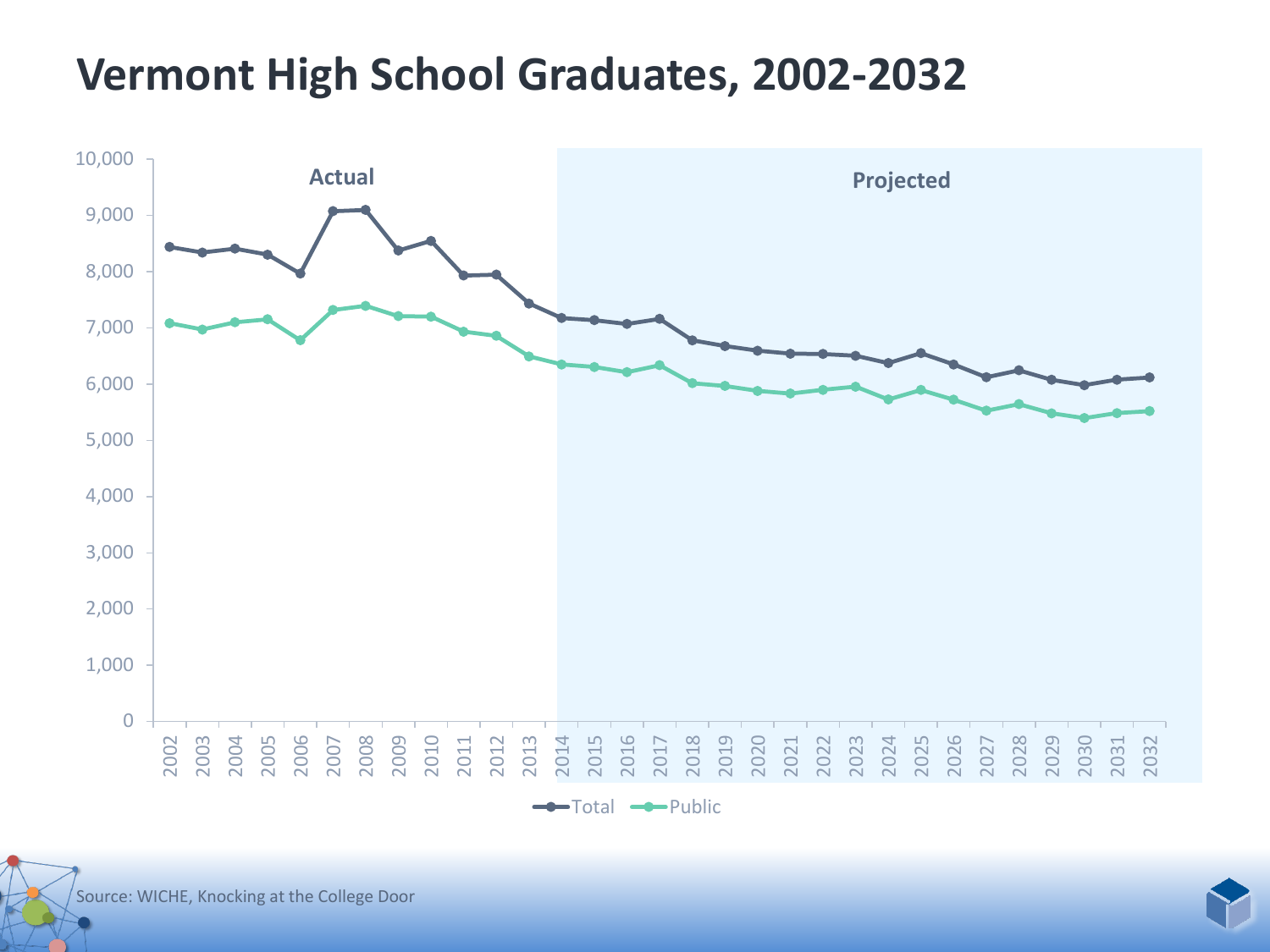# **Change in Employment by Industry, 2016- 2026, Vermont**



Source: Vermont Department of Labor. Note: Deviation in published data and chart data due to data not meeting disclosure standards.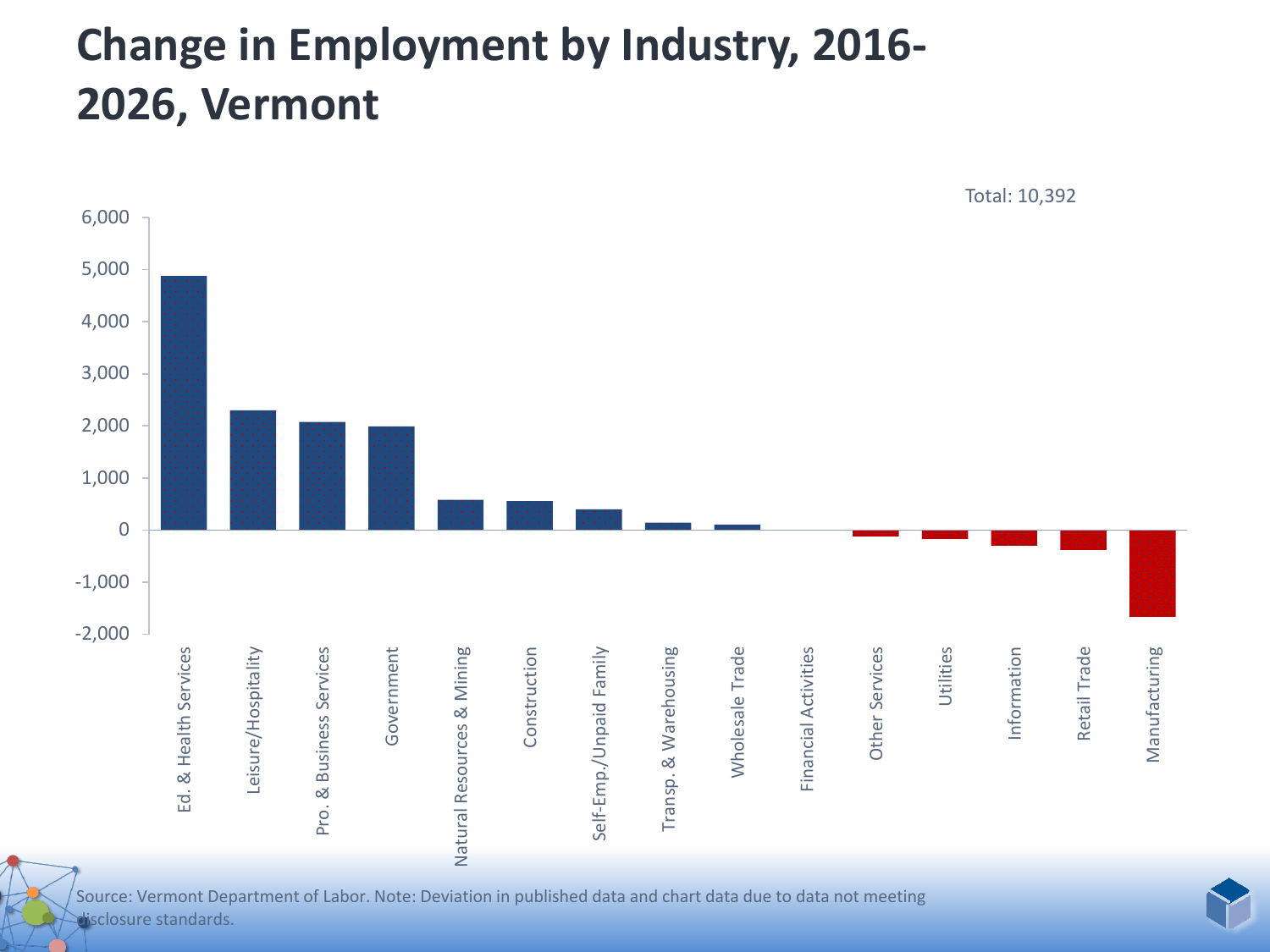# **Employment Projections by Occupation, Vermont, 2018-2028 (Count)**

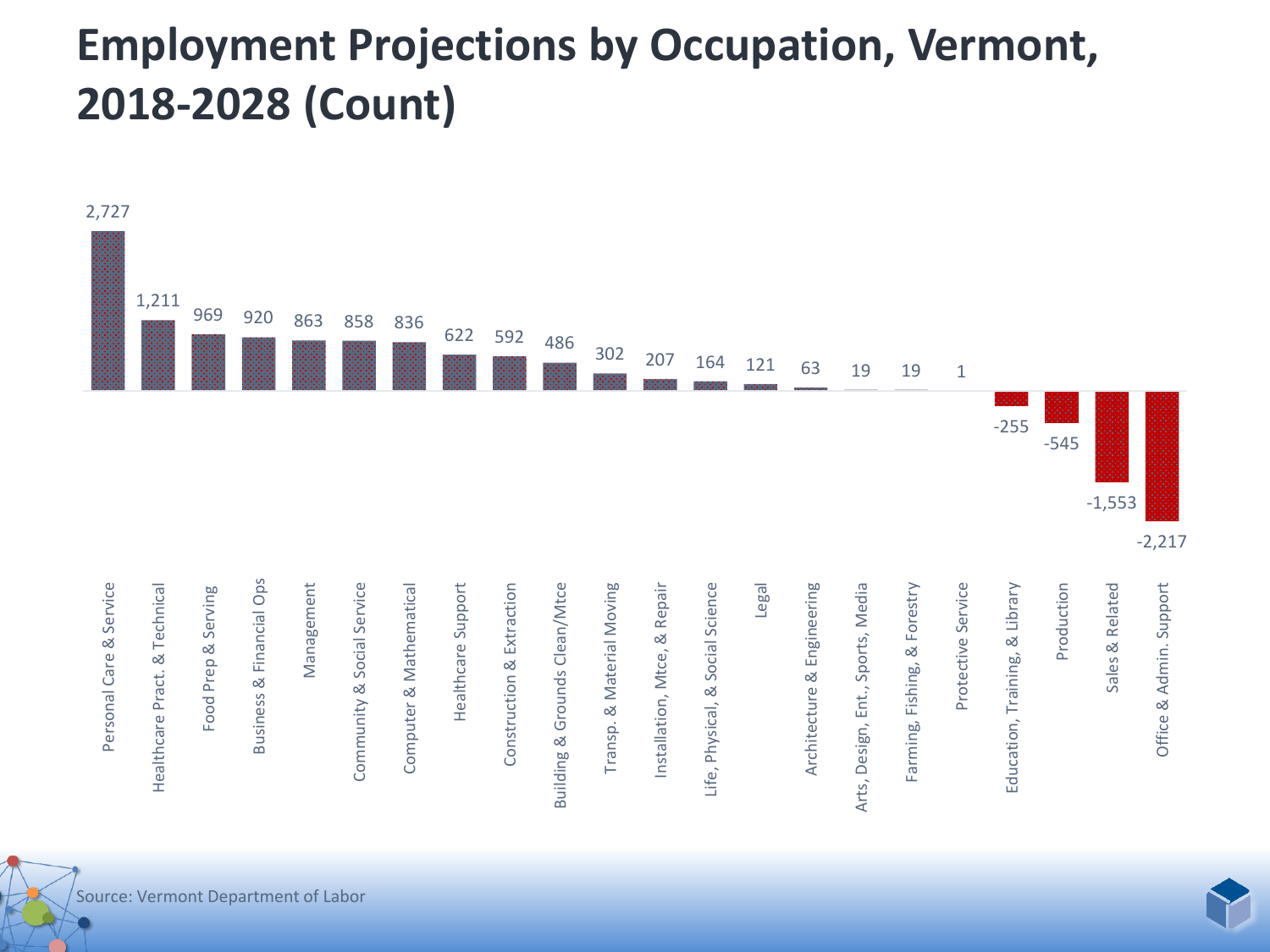#### **Average Annual Net Migration of 22 to 64-Year-Olds by Education Level, Vermont, 2016-18**

Net migration: -1,006

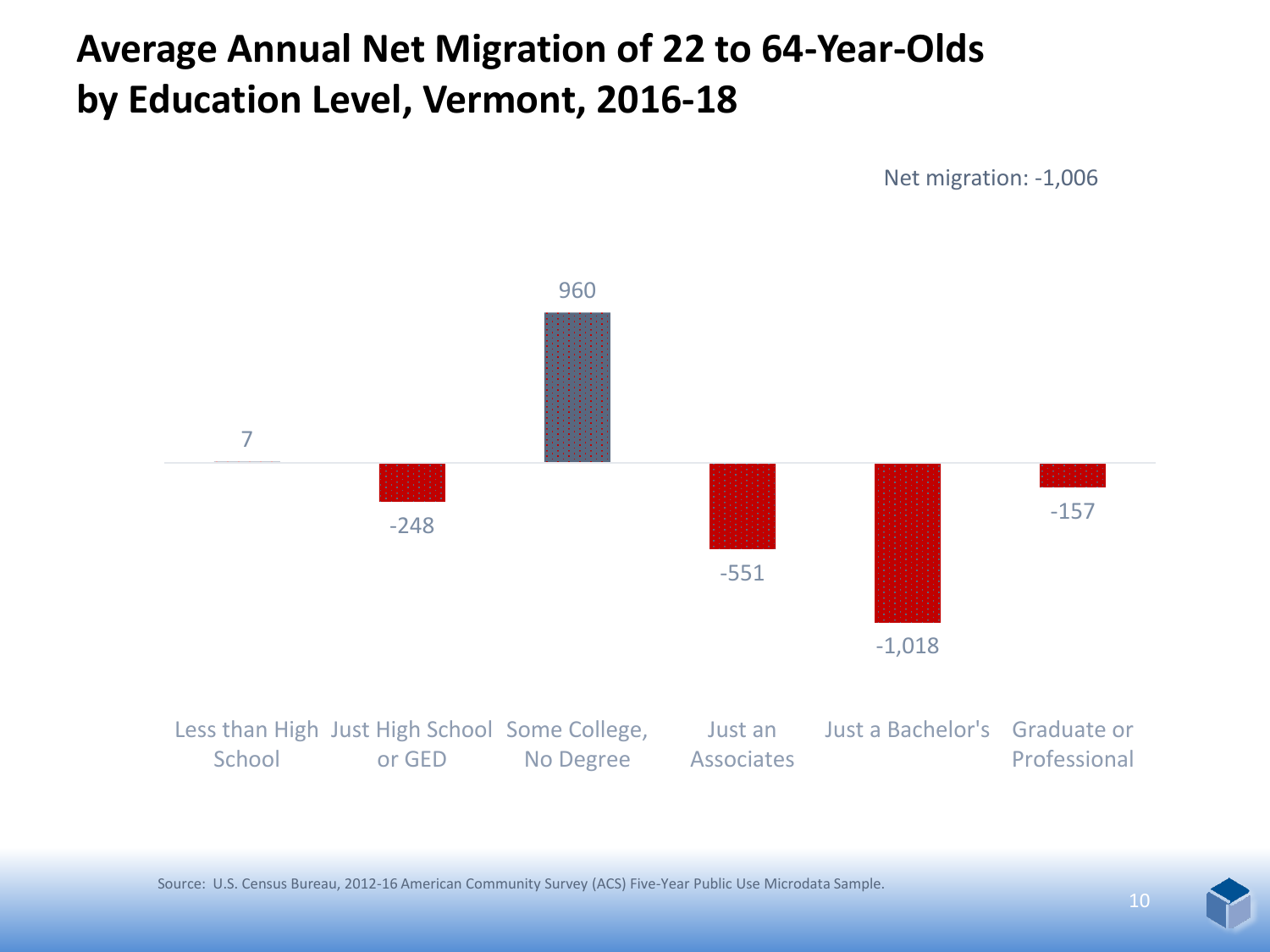#### **Family Share of Public Higher Education Operating Revenues, Vermont**

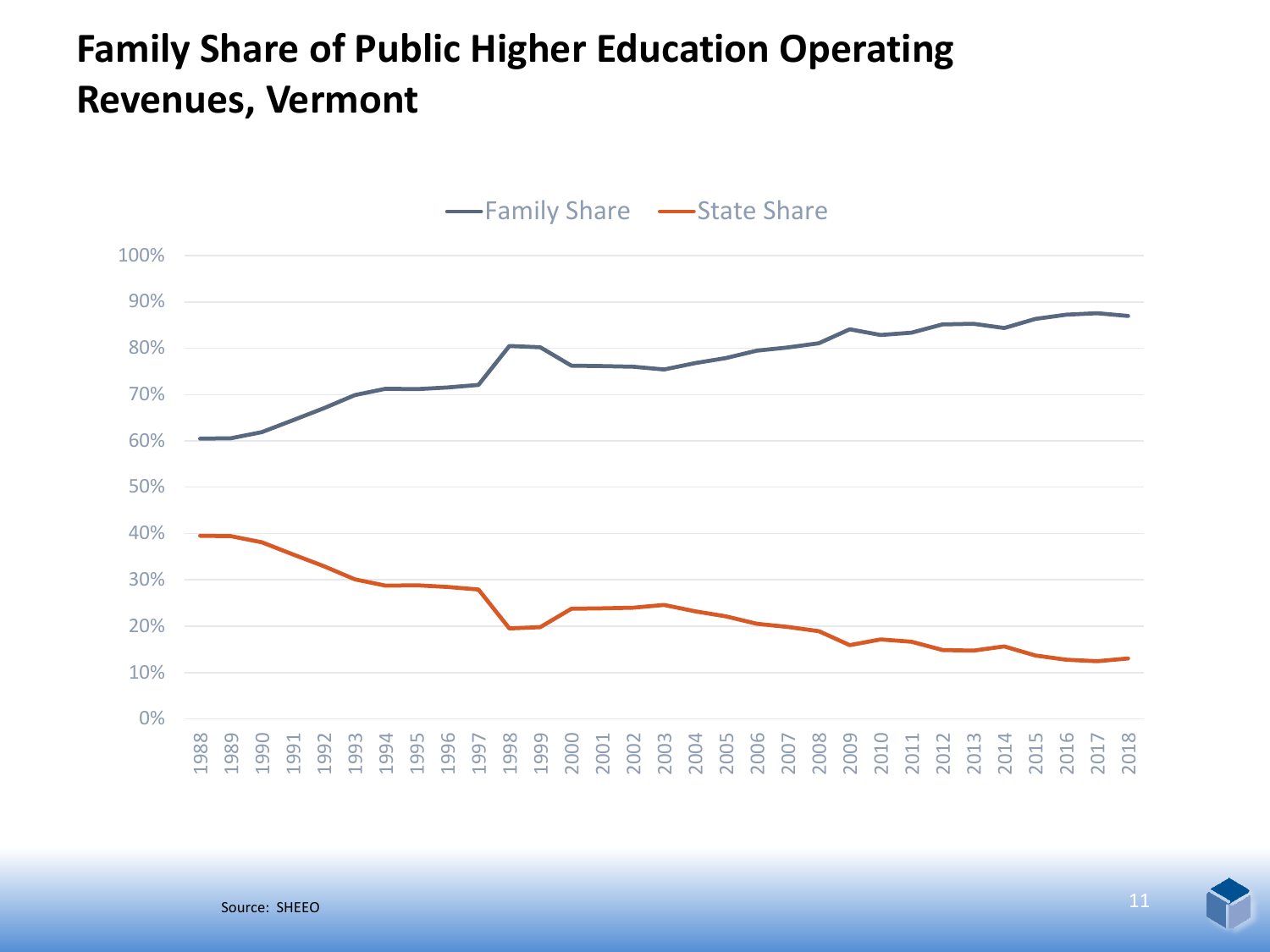# **Survey Responses**

#### **(Responses begin with Question 2, as Question 1 was "Name.")**



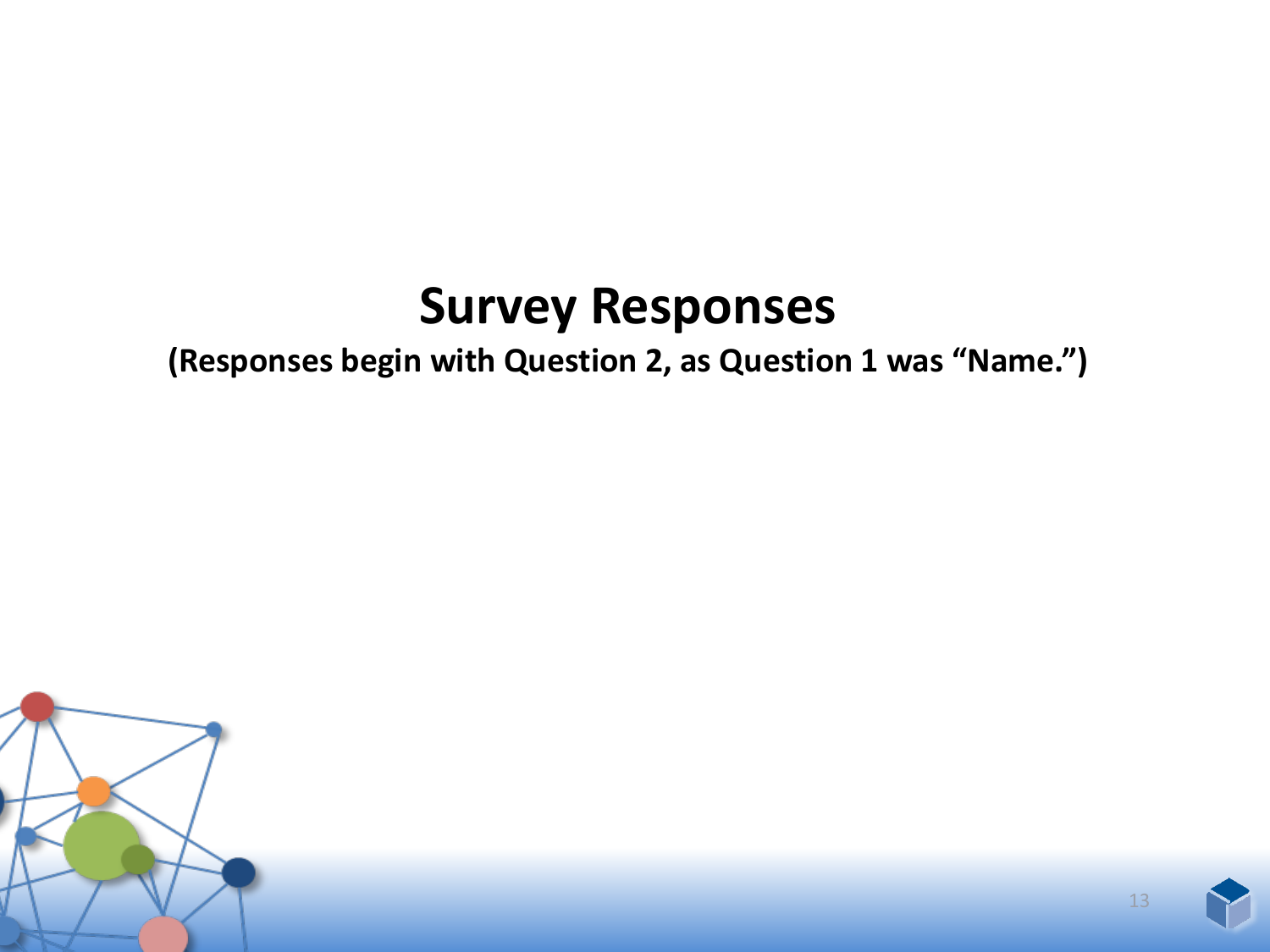- 2. In the interests of trying to assess the extent of a shared vision for postsecondary education in Vermont among Select Committee members, what are the two or three most important ways in which public postsecondary education should serve the state?
	- Make programs Accessible, (very) Affordable, and Workforce Relevant to students of all ages in all parts of the State—on-campus and via a robust online infrastructure
	- Create education, social, and economic opportunity for low income Vermonters
	- Increase rate of college participation
	- Integrate students into the state's workforce
	- Contribute to the economic and cultural vitality of the state
	- Attract and retain talent (especially among younger population)

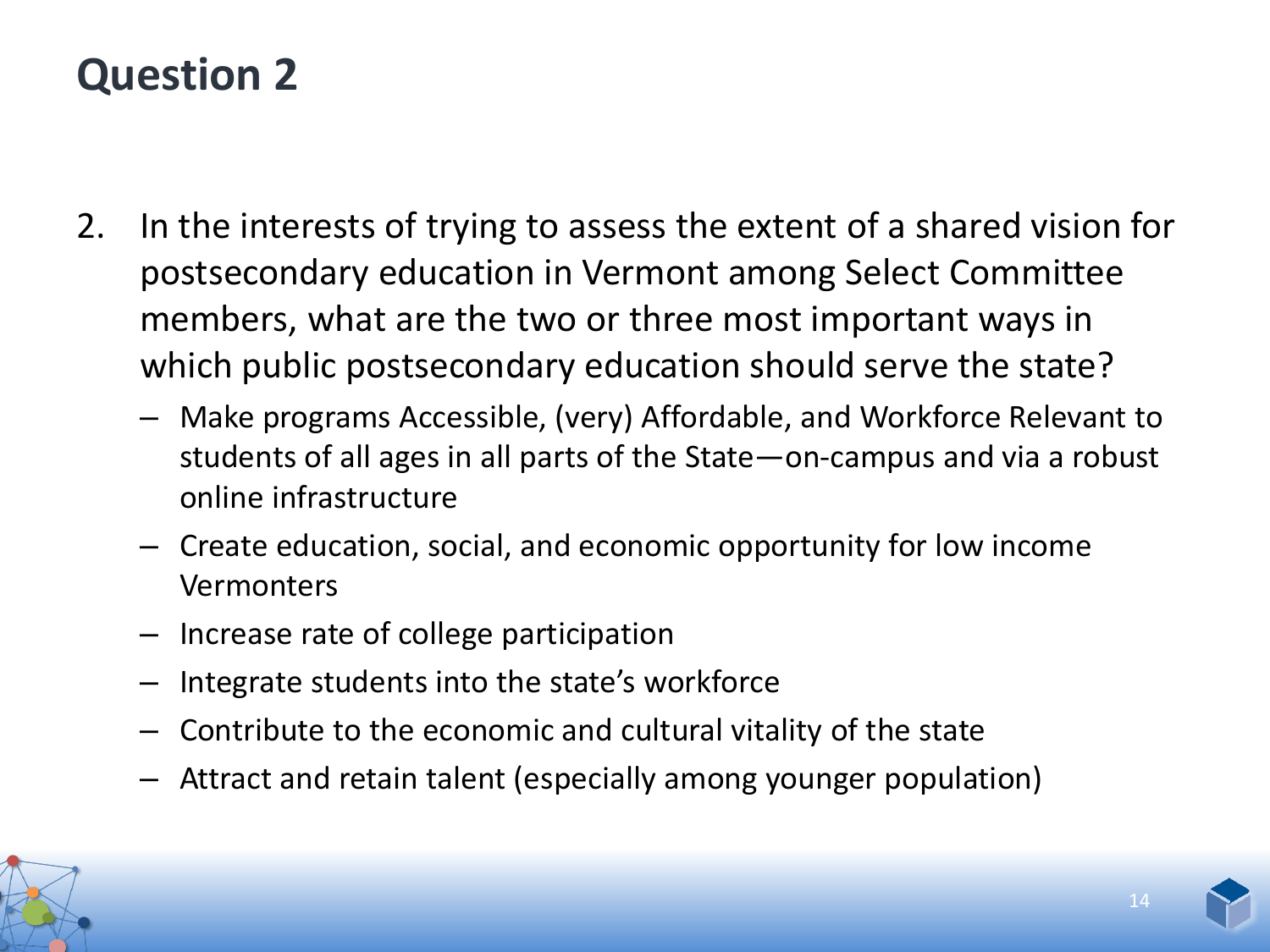- 3. What are the topics with which the Committee's report must deal believing that failure to do so would a) avoid the key questions or b) leave the Committee open to charges that it ducked the key questions?
	- Workforce relevance and strategies to integrate new workers (e.g., internships)
	- Address costs and funding/sustainability of VSC
	- Coordination of services—including linkages with PK-12
	- Innovative delivery (physical vs. virtual capacity), responsiveness
	- Nature of any consolidations/necessary structural changes; relationships between VSC and UVM
	- Address poor performance issues in terms of student success rates
	- Stem the tide of population loss
	- Affordability for students and taxpayers—a credible plan to bring tuition below the national average
	- Program accessibility for all students—physical campus in each corner of State
	- The urgency of change
	- Dedicated source of revenue from state

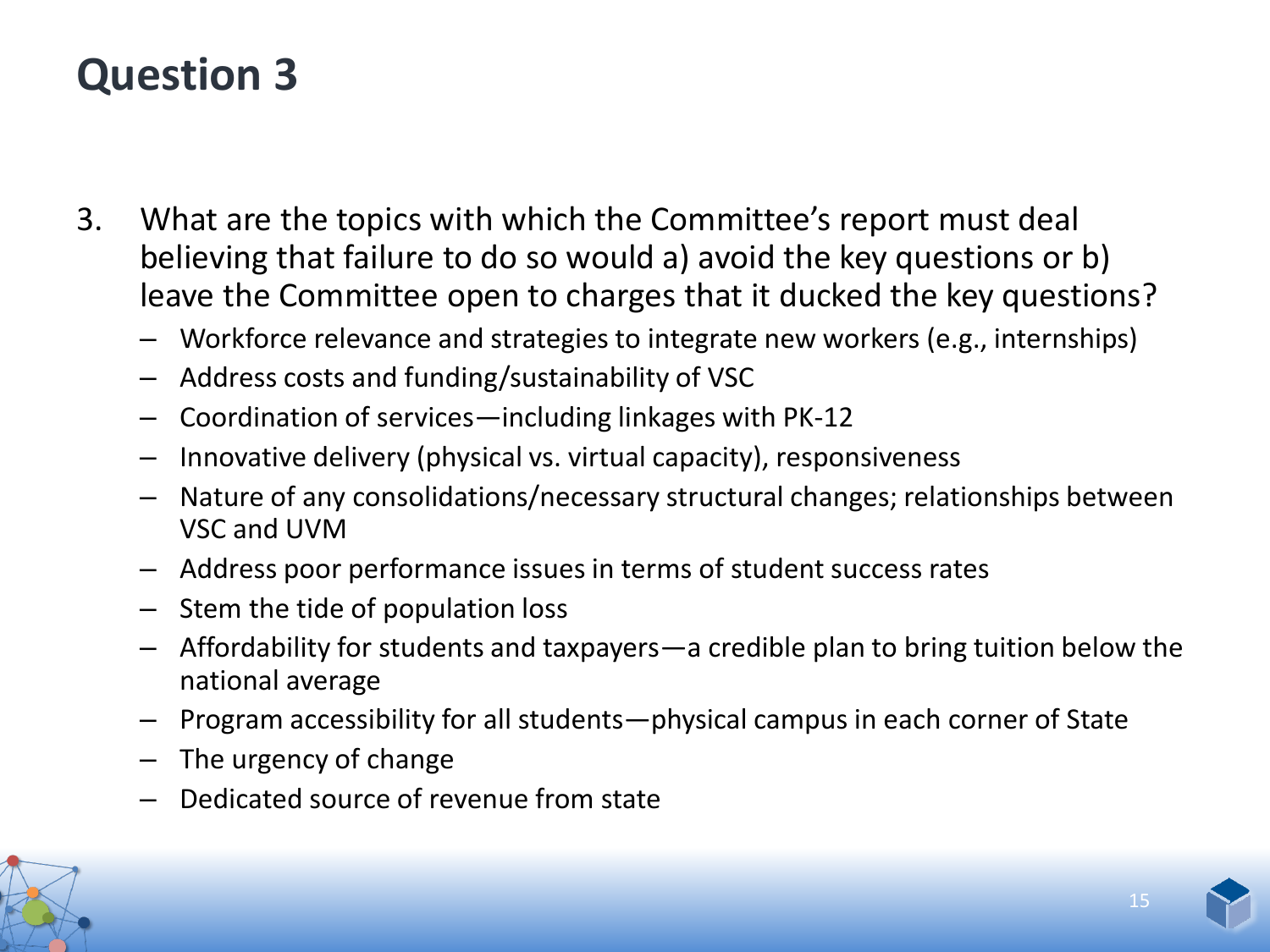- 4. Are there other, minor topics that, although they don't rise to the level of key issues, have been circulating for years and need to be addressed in order to a) clear the air for attention to the larger issues or b) have important stakeholders feel that the Committee had done its job?
	- Appointments of the right people to governing boards and leadership positions
	- Priority of funding higher education vs. other social services
	- Portability of VSAC aid
	- Duplication of programs
	- Role of early college programs and dual enrollment
	- Partnerships with companies to create synergies between programs and workforce needs.

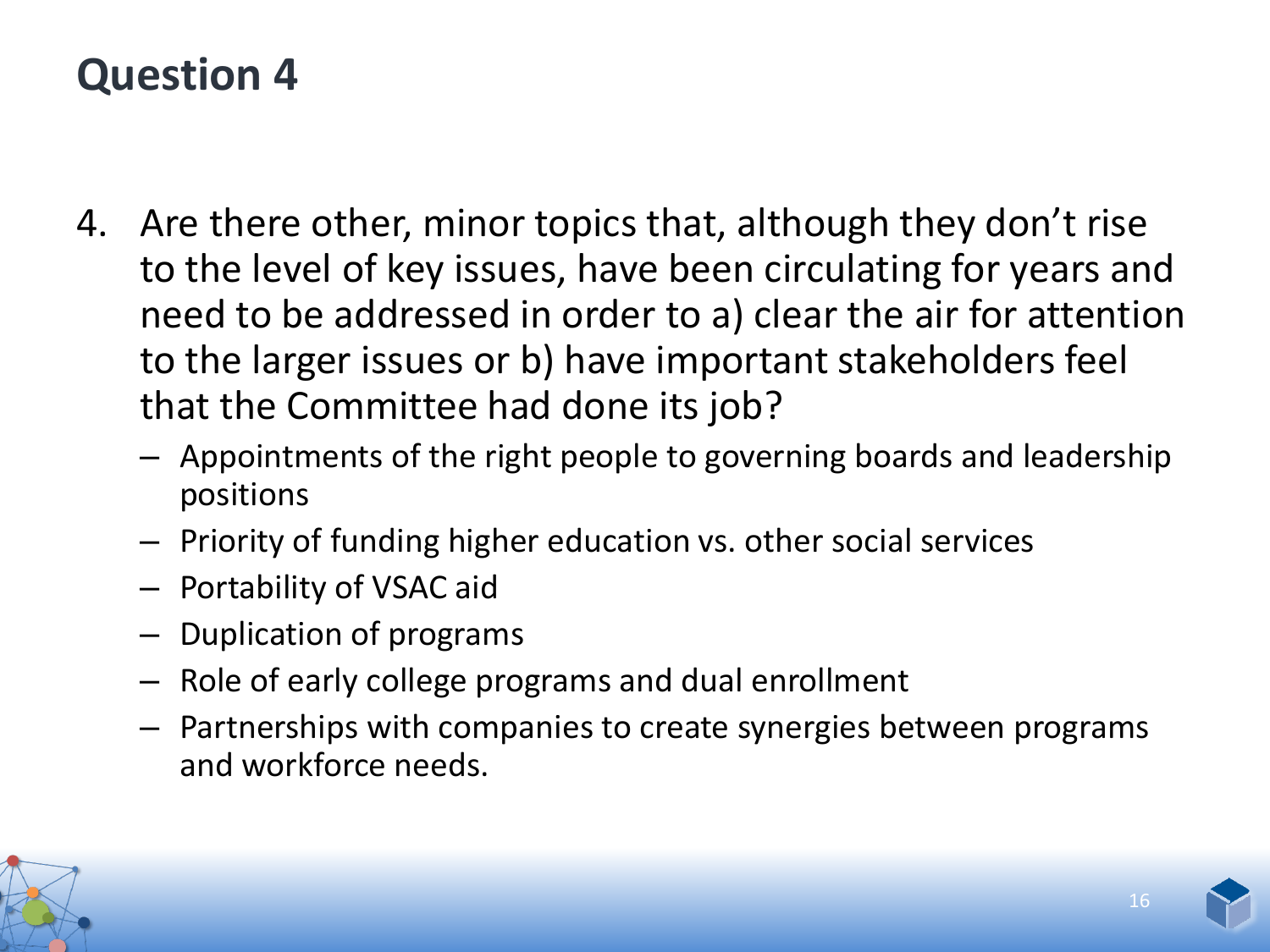- 5. Are there topics that should NOT be addressed—addressing them will poison the well for dealing effectively with the most critical issues facing Vermont higher education?
	- Social equity issues distracting from the main focus on a better way to delivery postsecondary education
	- Institutional closure
	- Reducing the role played by unions and collective bargaining
	- Portability of VSAC aid
	- Merger of VSC and UVM
	- Assuming too broad a charge—looking at issues beyond the future of VSC